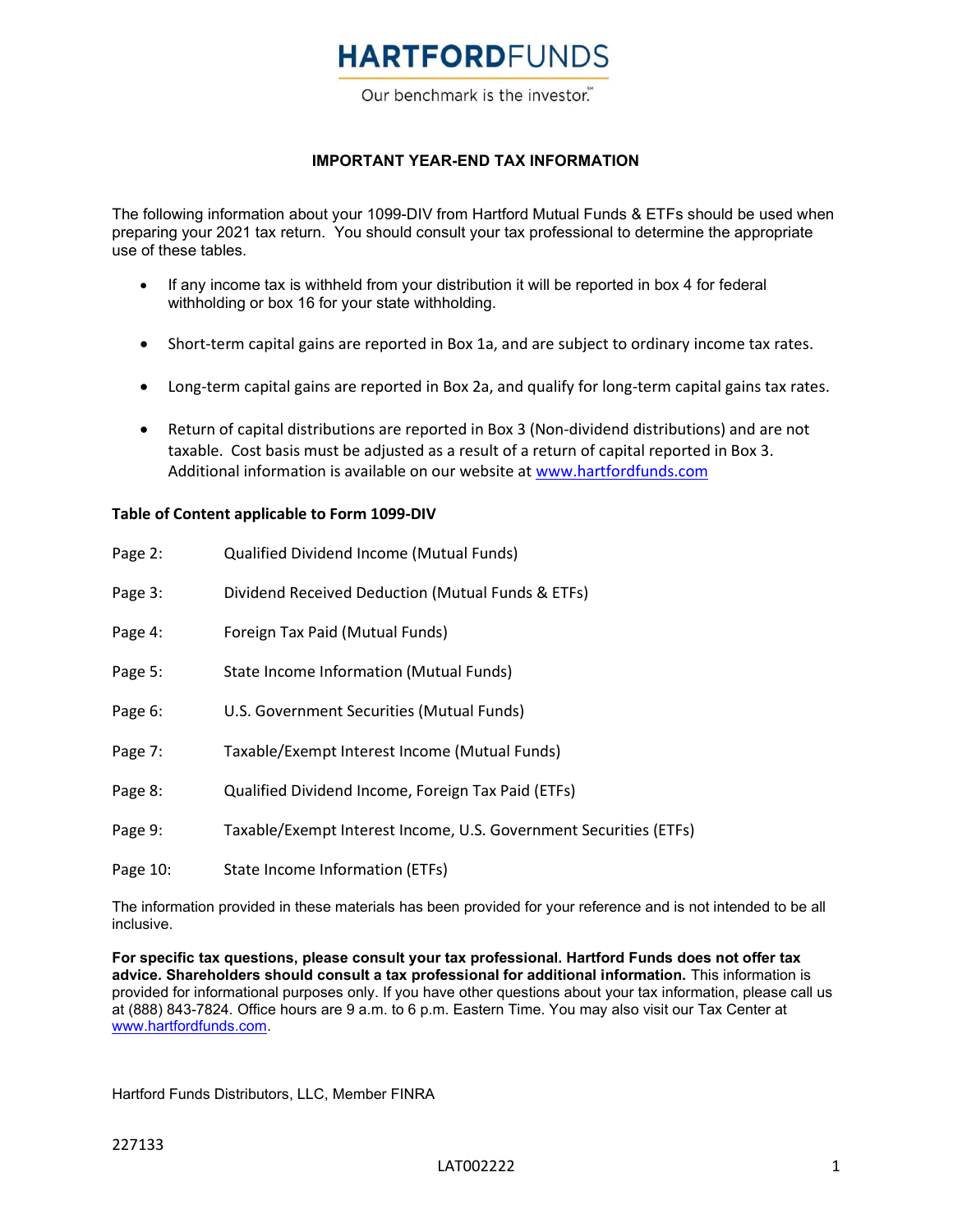Our benchmark is the investor.

## Qualified Dividend Income (Mutual Funds)

Shareholders in the following Funds may be eligible for a reduced tax rate on certain qualified dividends. The portion of the dividend income that qualifies for a reduced tax rate is reported separately in Box 1b, and is also included in the total ordinary dividend amount in Box 1a. Dividends that are not qualified dividends are taxed at the appropriate tax rate for ordinary income.

Amounts designated as qualified dividend income under the Internal Revenue Code are:

| <b>Fund</b>                                           | <b>Qualified Dividend %</b> |
|-------------------------------------------------------|-----------------------------|
| <b>Hartford AARP Balanced Retirement Fund</b>         | 60.49%                      |
| The Hartford Balanced Income Fund                     | 44.89%                      |
| The Hartford Capital Appreciation Fund                | 27.88%                      |
| The Hartford Checks and Balances Fund                 | 37.08%                      |
| Hartford Schroders China A Fund                       | 37.02%                      |
| Hartford Climate Opportunities Fund                   | 62.13%                      |
| The Hartford Conservative Allocation Fund             | 33.30%                      |
| Hartford Core Equity Fund                             | 100.00%                     |
| Hartford Schroders Diversified Emerging Markets Fund  | 68.18%                      |
| The Hartford Dividend & Growth Fund                   | 100.00%                     |
| Hartford Emerging Markets Equity Fund                 | 80.04%                      |
| Hartford Schroders Emerging Markets Equity Fund       | 100.00%                     |
| The Hartford Equity Income Fund                       | 100.00%                     |
| <b>Hartford Global Impact Fund</b>                    | 100.00%                     |
| The Hartford Global Real Asset Fund                   | 13.52%                      |
| The Hartford Growth Allocation Fund                   | 62.23%                      |
| The Hartford Growth Opportunities Fund                | 2.53%                       |
| The Hartford Healthcare Fund                          | 100.00%                     |
| Hartford International Equity Fund                    | 100.00%                     |
| The Hartford International Growth Fund                | 100.00%                     |
| Hartford Schroders International Multi-Cap Value Fund | 89.16%                      |
| The Hartford International Opportunities Fund         | 100.00%                     |
| Hartford Schroders International Stock Fund           | 100.00%                     |
| The Hartford International Value Fund                 | 79.59%                      |
| The Hartford MidCap Fund                              | 100.00%                     |
| The Hartford MidCap Value Fund                        | 36.18%                      |
| The Hartford Moderate Allocation Fund                 | 52.06%                      |
| Hartford Multi-Asset Income Fund                      | 18.09%                      |
| Hartford Multifactor International Fund               | 43.36%                      |
| Hartford Multifactor Large Cap Value Fund             | 9.83%                       |
| Hartford Quality Value Fund                           | 100.00%                     |
| Hartford Small Cap Value Fund                         | 46.66%                      |
| The Hartford Small Company Fund                       | 3.61%                       |
| Hartford Schroders US MidCap Opportunities Fund       | 36.07%                      |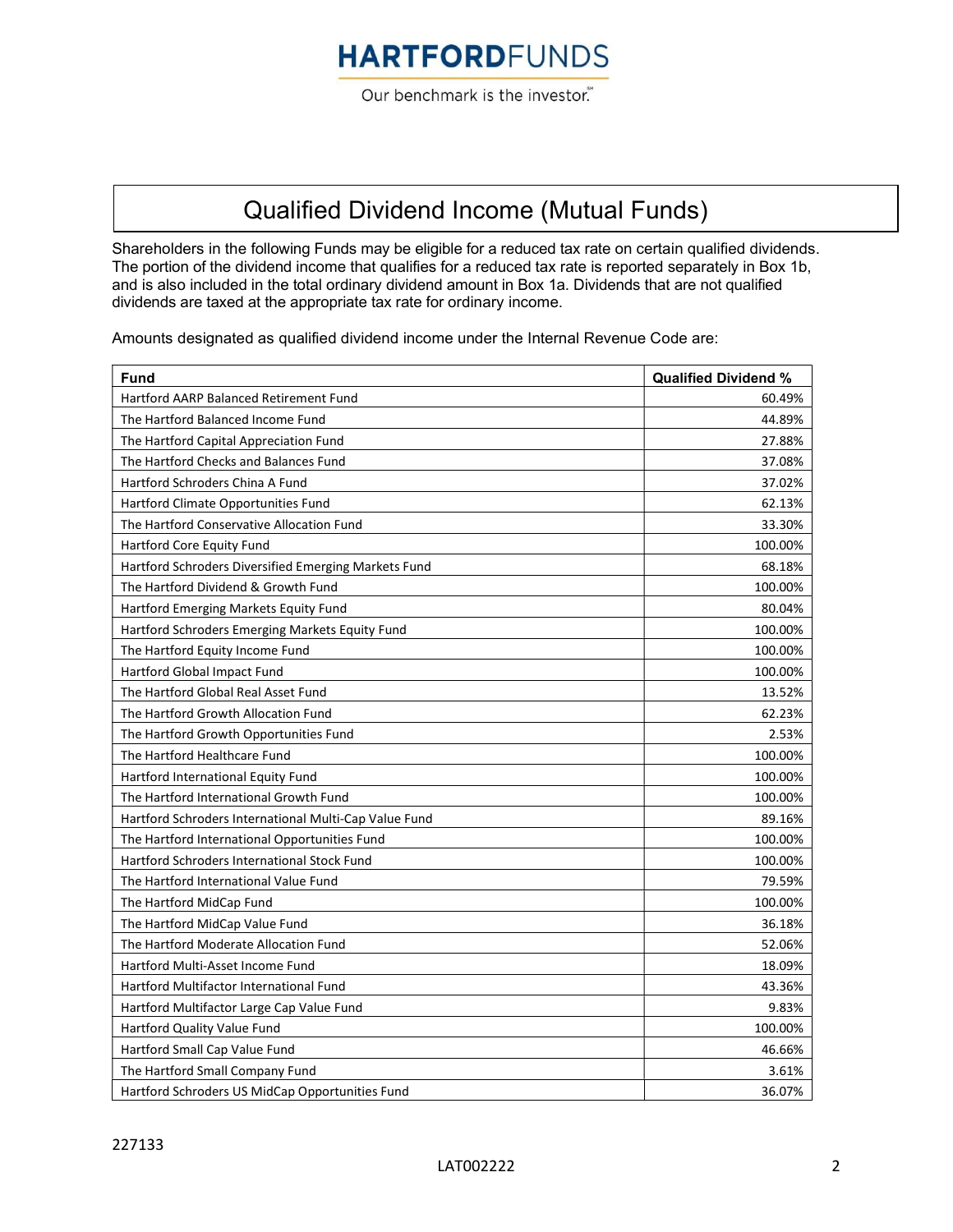Our benchmark is the investor.

### Dividends Received Deduction (Mutual Funds & ETF) – (for corporate shareholders only)

The following mutual funds & ETFs have dividends that qualify for the Dividends Received Deduction, which is only available to corporate shareholders. The schedule below shows the percentage of total ordinary dividends (income dividends plus short-term capital gains) received during 2021 that qualify for the DRD deduction.

| <b>Fund/ETF Name</b>                                  | DRD %   |
|-------------------------------------------------------|---------|
| <b>Hartford AARP Balanced Retirement Fund</b>         | 15.19%  |
| The Hartford Balanced Income Fund                     | 37.37%  |
| The Hartford Capital Appreciation Fund                | 24.88%  |
| The Hartford Checks and Balances Fund                 | 35.04%  |
| Hartford Climate Opportunities Fund                   | 16.51%  |
| The Hartford Conservative Allocation Fund             | 18.80%  |
| Hartford Core Equity Fund                             | 100.00% |
| The Hartford Dividend & Growth Fund                   | 100.00% |
| Hartford Emerging Markets Equity Fund                 | 0.26%   |
| Hartford Schroders Emerging Markets Equity Fund       | 0.49%   |
| The Hartford Equity Income Fund                       | 100.00% |
| Hartford Schroders ESG US Equity ETF                  | 97.39%  |
| Hartford Global Impact Fund                           | 56.36%  |
| The Hartford Global Real Asset Fund                   | 1.83%   |
| The Hartford Growth Allocation Fund                   | 34.27%  |
| The Hartford Growth Opportunities Fund                | 2.35%   |
| The Hartford Healthcare Fund                          | 100.00% |
| Hartford International Equity Fund                    | 0.21%   |
| Hartford Schroders International Multi-Cap Value Fund | 0.08%   |
| The Hartford International Value Fund                 | 0.15%   |
| Hartford Longevity Economy ETF                        | 100.00% |
| The Hartford MidCap Fund                              | 100.00% |
| The Hartford MidCap Value Fund                        | 33.60%  |
| The Hartford Moderate Allocation Fund                 | 27.36%  |
| Hartford Multi-Asset Income Fund                      | 6.27%   |
| Hartford Multifactor Large Cap Value Fund             | 9.37%   |
| Hartford Multifactor Small Cap ETF                    | 94.15%  |
| Hartford Multifactor US Equity ETF                    | 100.00% |
| Hartford Quality Value Fund                           | 100.00% |
| Hartford Small Cap Value Fund                         | 44.33%  |
| The Hartford Small Company Fund                       | 3.53%   |
| Hartford Schroders US MidCap Opportunities Fund       | 32.03%  |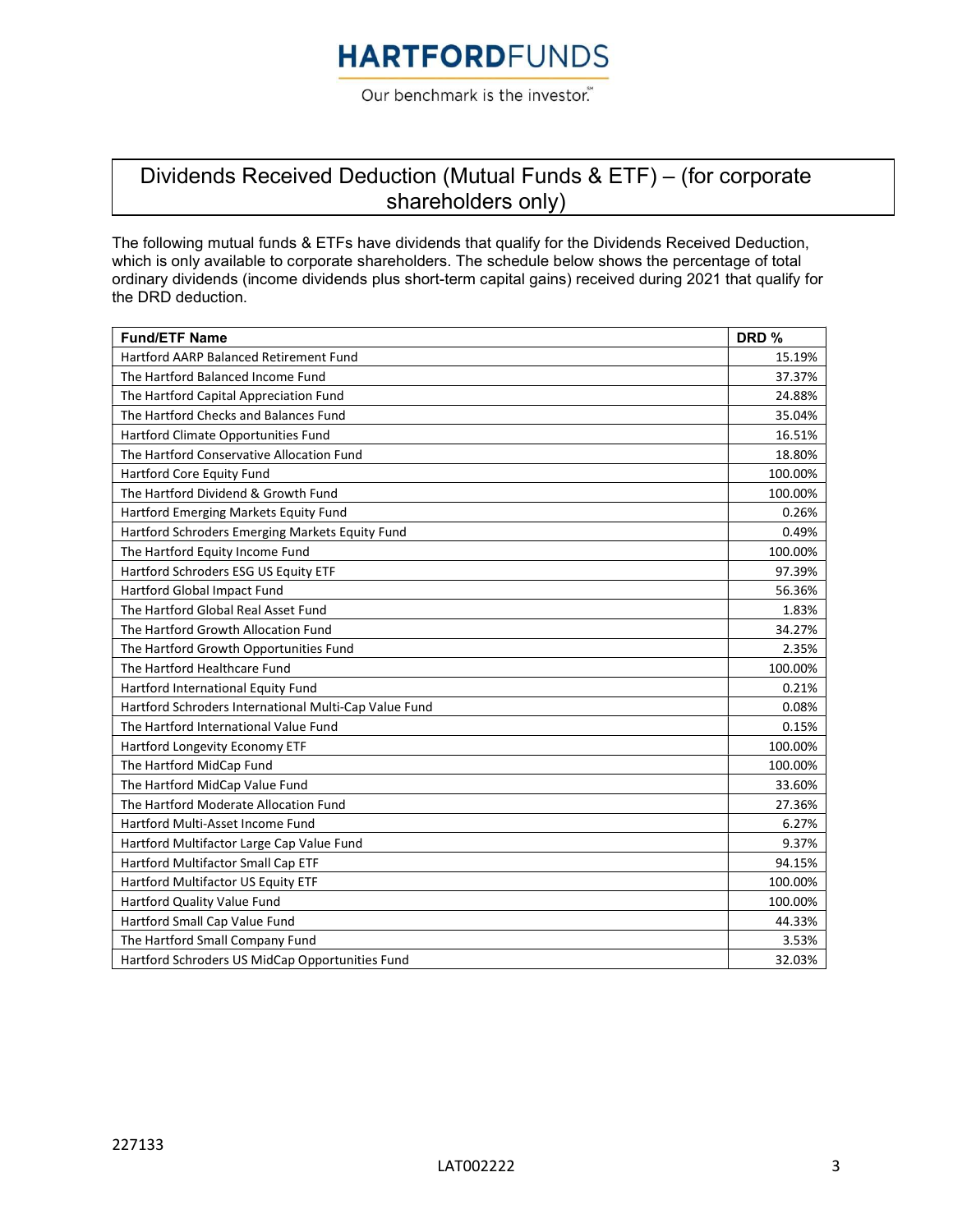Our benchmark is the investor.

### Foreign Tax (Mutual Funds)

The Funds elected to give shareholders the benefit of the applicable foreign tax credits. The ordinary dividend amount in Box 1a of Form 1099-DIV includes your proportionate share of foreign taxes paid by the fund in addition to your income dividend. Your proportionate share of foreign taxes paid by the fund also appears in Box 6. You may treat these taxes as if paid by you; thus, you may be eligible for a tax credit or deduction on your tax return.

Tax reporting rules vary depending on the size of the foreign tax credit or deduction claimed. In some cases, it is necessary to identify the foreign taxes paid by country. This detail can be obtained by calling us at (888) 843-7824. However, we strongly encourage you to consult with your tax professional.

#### Foreign Source Income and Foreign taxes paid are listed below for 2021.

| Fund                                                  | <b>Foreign Source</b><br><b>Income Percentage</b> | <b>Foreign Taxes Paid Per Share</b><br><b>Amounts</b> |
|-------------------------------------------------------|---------------------------------------------------|-------------------------------------------------------|
| Hartford Schroders China A Fund                       | 97.11%                                            | \$<br>0.00503                                         |
| The Hartford Conservative Allocation Fund             | 15.83%                                            | \$<br>0.00290                                         |
| Hartford Emerging Markets Equity Fund                 | 99.33%                                            | \$<br>0.05431                                         |
| Hartford Schroders Emerging Markets Equity Fund       | 99.51%                                            | \$<br>0.04752                                         |
| The Hartford Growth Allocation Fund                   | 40.71%                                            | \$<br>0.00881                                         |
| Hartford International Equity Fund                    | 99.89%                                            | \$<br>0.03369                                         |
| The Hartford International Growth Fund                | 99.45%                                            | \$<br>0.02790                                         |
| Hartford Schroders International Multi-Cap Value Fund | 98.43%                                            | \$<br>0.00352                                         |
| Hartford Schroders International Multi-Cap Value Fund | 98.43%                                            | \$<br>0.00752                                         |
| Hartford Schroders International Multi-Cap Value Fund | 98.43%                                            | \$<br>0.00677                                         |
| Hartford Schroders International Multi-Cap Value Fund | 98.43%                                            | \$<br>0.01273                                         |
| The Hartford International Opportunities Fund         | 98.33%                                            | \$<br>0.02969                                         |
| Hartford Schroders International Stock Fund           | 99.33%                                            | \$<br>0.02395                                         |
| The Hartford International Value Fund                 | 98.97%                                            | \$<br>0.04584                                         |
| Hartford Moderate Allocation Fund                     | 31.68%                                            | \$<br>0.00636                                         |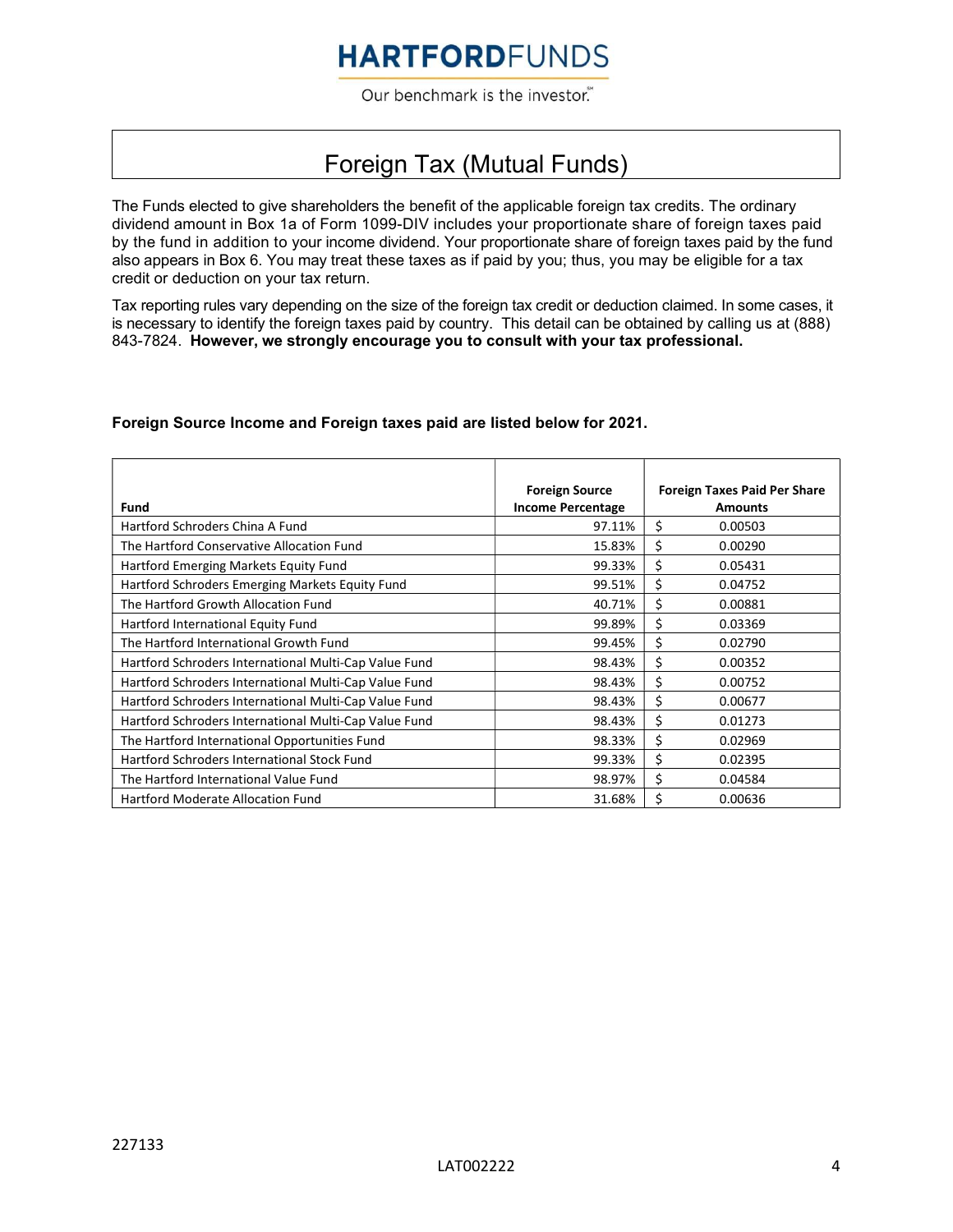Our benchmark is the investor.

### State Income Information (Mutual Funds)

The schedule below summarizes the percentage of exempt income received by certain Funds on a state-by-state basis. Under certain state tax laws, interest income from certain municipal securities and U.S. Territories may be exempt from tax for the residents of that state.

|                                           | <b>Hartford Sustainable</b> | <b>The Hartford Municipal</b> | <b>Hartford Municipal</b>  | <b>Hartford Schroders</b>  |
|-------------------------------------------|-----------------------------|-------------------------------|----------------------------|----------------------------|
|                                           | <b>Municipal Bond Fund</b>  | <b>Opportunities Fund</b>     | <b>Short Duration Fund</b> | <b>Tax-Aware Bond Fund</b> |
| <b>ALABAMA</b>                            | 0.99%                       | 1.98%                         | 2.42%                      | 0.00%                      |
| ALASKA                                    | 0.00%                       | 0.35%                         | 0.04%                      | 0.00%                      |
| ARIZONA                                   | 1.83%                       | 0.27%                         | 0.82%                      | 0.26%                      |
| ARKANSAS                                  | 0.00%                       | 0.00%                         | 0.00%                      | 0.00%                      |
| CALIFORNIA                                | 5.36%                       | 5.60%                         | 2.51%                      | 4.93%                      |
| COLORADO                                  | 3.75%                       | 2.55%                         | 2.18%                      | 1.13%                      |
| CONNECTICUT                               | 3.01%                       | 2.45%                         | 0.35%                      | 1.16%                      |
| DELAWARE                                  | 0.00%                       | 0.00%                         | 0.00%                      | 0.33%                      |
| DISTRICT OF COLUMBIA                      | 0.52%                       | 0.17%                         | 0.00%                      | 2.10%                      |
| <b>FLORIDA</b>                            | 5.17%                       | 6.35%                         | 7.61%                      | 1.67%                      |
| <b>GEORGIA</b>                            | 2.60%                       | 2.80%                         | 2.26%                      | 3.88%                      |
| <b>GUAM</b>                               | 0.00%                       | 0.00%                         | 0.00%                      | 0.00%                      |
| <b>HAWAII</b>                             | 0.27%                       | 0.21%                         | 0.00%                      | 0.00%                      |
| <b>IDAHO</b>                              | 0.29%                       | 0.03%                         | 0.02%                      | 0.00%                      |
| <b>ILLINOIS</b>                           | 15.72%                      | 18.27%                        | 22.61%                     | 7.26%                      |
| <b>INDIANA</b>                            | 0.82%                       | 1.34%                         | 0.19%                      | 0.56%                      |
| <b>IOWA</b>                               | 0.36%                       | 0.25%                         | 0.70%                      | 0.84%                      |
| <b>KANSAS</b>                             | 0.00%                       | 0.18%                         | 0.00%                      | 0.00%                      |
| <b>KENTUCKY</b>                           | 0.53%                       | 1.37%                         | 1.28%                      | 4.58%                      |
| LOUISIANA                                 | 1.40%                       | 1.72%                         | 1.74%                      | 2.88%                      |
| <b>MAINE</b>                              | 0.30%                       | 0.23%                         | 0.37%                      | 0.99%                      |
| MARYLAND                                  | 1.77%                       | 0.18%                         | 0.08%                      | 0.55%                      |
| MASSACHUSETTS                             | 3.47%                       | 1.64%                         | 3.82%                      | 1.43%                      |
|                                           | 2.61%                       | 2.68%                         | 0.71%                      | 0.06%                      |
| <b>MICHIGAN</b>                           |                             |                               |                            |                            |
| <b>MINNESOTA</b><br><b>MISSISSIPPI</b>    | 2.03%<br>0.98%              | 0.60%<br>0.82%                | 1.41%<br>0.32%             | 1.45%<br>0.48%             |
|                                           |                             |                               |                            |                            |
| <b>MISSOURI</b>                           | 1.87%                       | 1.44%                         | 1.83%                      | 3.07%                      |
| <b>MONTANA</b>                            | 0.40%                       | 0.38%                         | 0.00%                      | 0.00%                      |
| NEBRASKA                                  | 0.99%                       | 1.30%                         | 1.60%                      | 1.51%                      |
| <b>NEVADA</b>                             | 1.72%                       | 1.58%                         | 1.97%                      | 0.64%                      |
| <b>NEW HAMPSHIRE</b><br><b>NEW JERSEY</b> | 1.32%<br>1.21%              | 0.25%<br>1.91%                | 0.40%<br>4.72%             | 0.00%<br>3.13%             |
|                                           |                             |                               |                            |                            |
| <b>NEW MEXICO</b>                         | 0.81%                       | 0.18%                         | 3.46%                      | 1.69%                      |
| <b>NEW YORK</b>                           | 10.15%                      | 10.38%                        | 5.99%                      | 3.84%                      |
| <b>NORTH CAROLINA</b>                     | 0.95%                       | 1.04%                         | 0.07%                      | 0.00%                      |
| <b>NORTH DAKOTA</b>                       | 0.32%                       | 0.68%                         | 0.34%                      | 0.00%                      |
| OHIO                                      | 2.78%                       | 4.69%                         | 3.12%                      | 2.51%                      |
| OKLAHOMA                                  | 0.38%                       | 0.45%                         | 0.64%                      | 0.48%                      |
| OREGON                                    | 1.77%                       | 3.37%                         | 1.35%                      | 0.04%                      |
| PENNSYLVANIA                              | 2.64%                       | 4.19%                         | 2.96%                      | 2.79%                      |
| PUERTO RICO                               | 1.11%                       | 1.80%                         | 1.77%                      | 0.00%                      |
| RHODE ISLAND                              | 1.90%                       | 0.96%                         | 1.88%                      | 2.44%                      |
| SOUTH CAROLINA                            | 0.82%                       | 1.81%                         | 0.83%                      | 3.25%                      |
| SOUTH DAKOTA                              | 0.87%                       | 0.57%                         | 1.11%                      | 0.08%                      |
| <b>TENNESSEE</b>                          | 1.03%                       | 0.72%                         | 3.57%                      | 0.67%                      |
| <b>TEXAS</b>                              | 6.59%                       | 4.48%                         | 4.56%                      | 6.47%                      |
| <b>UTAH</b>                               | 0.54%                       | 0.21%                         | 0.96%                      | 0.00%                      |
| <b>VERMONT</b>                            | 0.78%                       | 0.29%                         | 0.00%                      | 0.00%                      |
| <b>VIRGINIA</b>                           | 0.81%                       | 0.22%                         | 0.04%                      | 0.02%                      |
| <b>WASHINGTON</b>                         | 1.84%                       | 1.01%                         | 2.08%                      | 1.66%                      |
| <b>WEST VIRGINIA</b>                      | 0.00%                       | 0.15%                         | 0.48%                      | 0.01%                      |
| WISCONSIN                                 | 2.63%                       | 3.80%                         | 2.81%                      | 0.33%                      |
| <b>WYOMING</b>                            | 0.00%                       | 0.10%                         | 0.00%                      | 0.48%                      |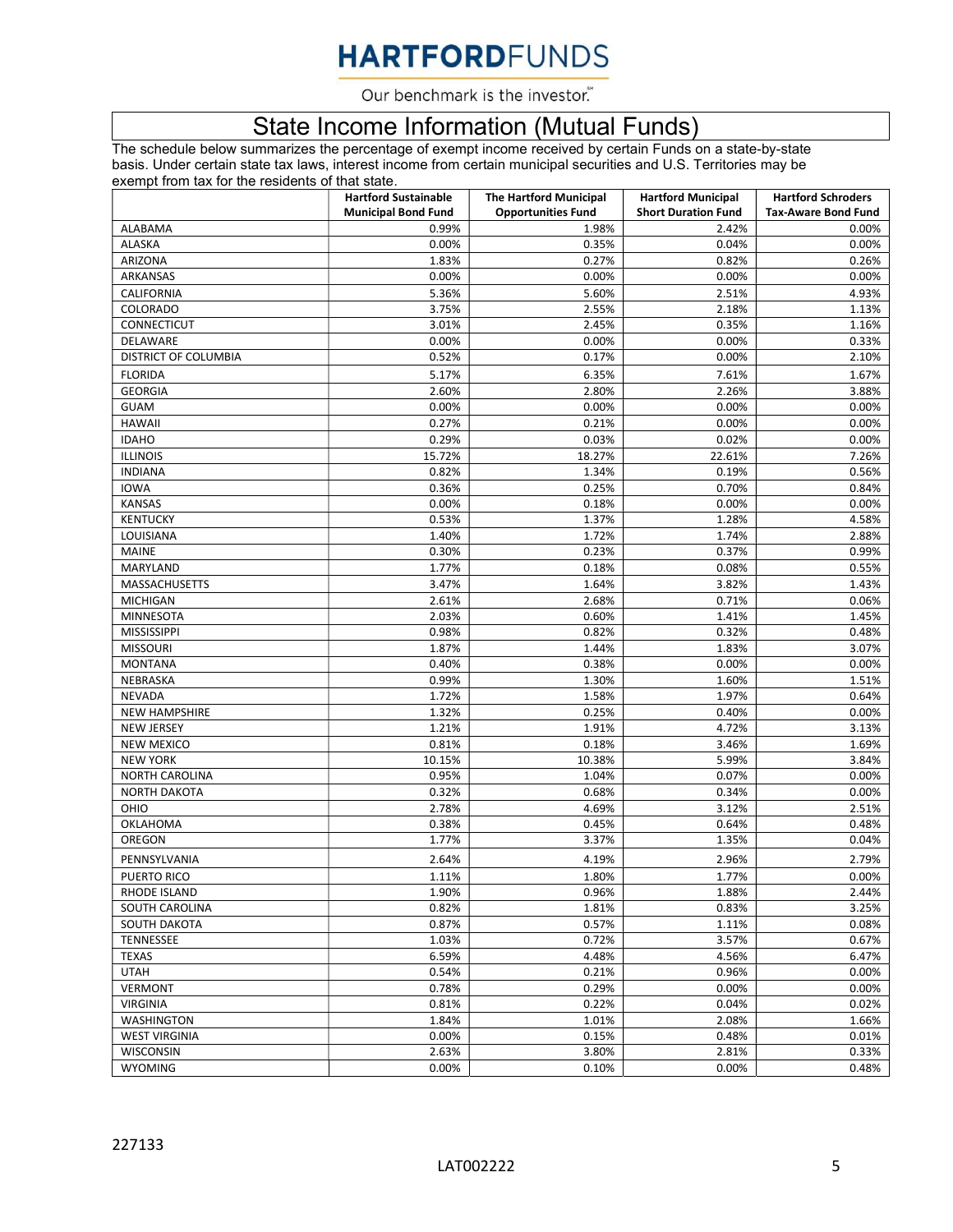Our benchmark is the investor.

### Direct Federal Obligations, Government Agencies, Repurchase Agreements (Mutual Funds)

Under certain state laws, dividends paid by a regulated investment company that are derived from income from direct federal obligations, government agencies, and repurchase agreements may not be taxable to residents of that state. Please consult your tax professional to determine which, if any, of the obligations listed below may be exempt from your state income tax.

|  |  |  |  |  | Funds with income from direct federal obligations, government agencies, or repurchase agreements are: |
|--|--|--|--|--|-------------------------------------------------------------------------------------------------------|
|  |  |  |  |  |                                                                                                       |

| Fund                                                               | <b>Direct</b><br>Federal<br><b>Obligations</b> | Government<br><b>Agencies</b><br><b>FNMA</b> | Government<br><b>Agencies</b><br><b>GNMA</b> | Government<br><b>Agencies FHLMC</b><br>& Others | Repurchase<br><b>Agreements</b> |
|--------------------------------------------------------------------|------------------------------------------------|----------------------------------------------|----------------------------------------------|-------------------------------------------------|---------------------------------|
| Hartford AARP Balanced Retirement Fund                             | 1.74%                                          | 2.06%                                        | 1.89%                                        | 0.65%                                           | 0.00%                           |
| The Hartford Balanced Income Fund                                  | 0.22%                                          | 0.00%                                        | 0.00%                                        | 0.00%                                           | 0.00%                           |
| The Hartford Checks and Balances Fund                              | 8.42%                                          | 3.39%                                        | 1.46%                                        | 2.04%                                           | 0.00%                           |
| The Hartford Conservative Allocation Fund                          | 12.69%                                         | 1.01%                                        | 0.09%                                        | 1.30%                                           | 0.00%                           |
| Hartford Schroders Emerging Markets Multi-Sector Bond Fund         | 0.02%                                          | 0.00%                                        | 0.00%                                        | 0.00%                                           | 0.00%                           |
| The Hartford Global Real Asset Fund                                | 14.78%                                         | 0.04%                                        | 0.00%                                        | 0.04%                                           | 0.00%                           |
| The Hartford Growth Allocation Fund                                | 3.85%                                          | 0.25%                                        | 0.02%                                        | 0.33%                                           | 0.00%                           |
| The Hartford High Yield Fund                                       | 0.03%                                          | 0.00%                                        | 0.00%                                        | 0.00%                                           | 0.00%                           |
| The Hartford Inflation Plus Fund                                   | 79.76%                                         | 0.33%                                        | 0.00%                                        | 0.41%                                           | 0.00%                           |
| Hartford Moderate Allocation Fund                                  | 8.15%                                          | 0.57%                                        | 0.05%                                        | 0.76%                                           | 0.00%                           |
| Hartford Multi-Asset Income Fund                                   | 1.27%                                          | 0.62%                                        | 0.05%                                        | 0.71%                                           | 0.00%                           |
| Hartford Schroders Opportunistic Income Fund                       | 0.88%                                          | 1.85%                                        | 0.18%                                        | 1.45%                                           | 0.00%                           |
| Hartford Schroders Securitized Income Fund                         | 0.00%                                          | 2.74%                                        | 0.50%                                        | 2.08%                                           | 0.00%                           |
| The Hartford Short Duration Fund                                   | 0.23%                                          | 2.57%                                        | 0.73%                                        | 2.18%                                           | 0.00%                           |
| The Hartford Strategic Income Fund                                 | 3.35%                                          | 0.83%                                        | 0.00%                                        | 1.28%                                           | 0.00%                           |
| Hartford Schroders Sustainable Core Bond Fund                      | 6.37%                                          | 2.66%                                        | 0.00%                                        | 2.47%                                           | 0.00%                           |
| Hartford Schroders Sustainable Core Bond Fund (Classes Y &<br>SDR) | 10.20%                                         | 5.34%                                        | 0.00%                                        | 4.68%                                           | 0.00%                           |
| Hartford Schroders Tax-Aware Bond Fund                             | 1.15%                                          | 0.51%                                        | 0.00%                                        | 0.25%                                           | 0.00%                           |
| The Hartford Total Return Bond Fund                                | 12.14%                                         | 3.73%                                        | 3.11%                                        | 3.31%                                           | 0.00%                           |
| The Hartford World Bond Fund                                       | 4.72%                                          | 2.07%                                        | 0.03%                                        | 2.40%                                           | 0.00%                           |

#### Residents of All States/Territories

In using the above table, we strongly encourage you to consult with your tax professional for advice in helping you determine your state tax liability.

#### For California, Connecticut and New York Residents

The Hartford Inflation Plus Fund held more than 50% in direct federal obligations. The remaining Hartford and Hartford Schroders Funds listed above held less than 50% of assets in direct federal obligations at the end of each quarter.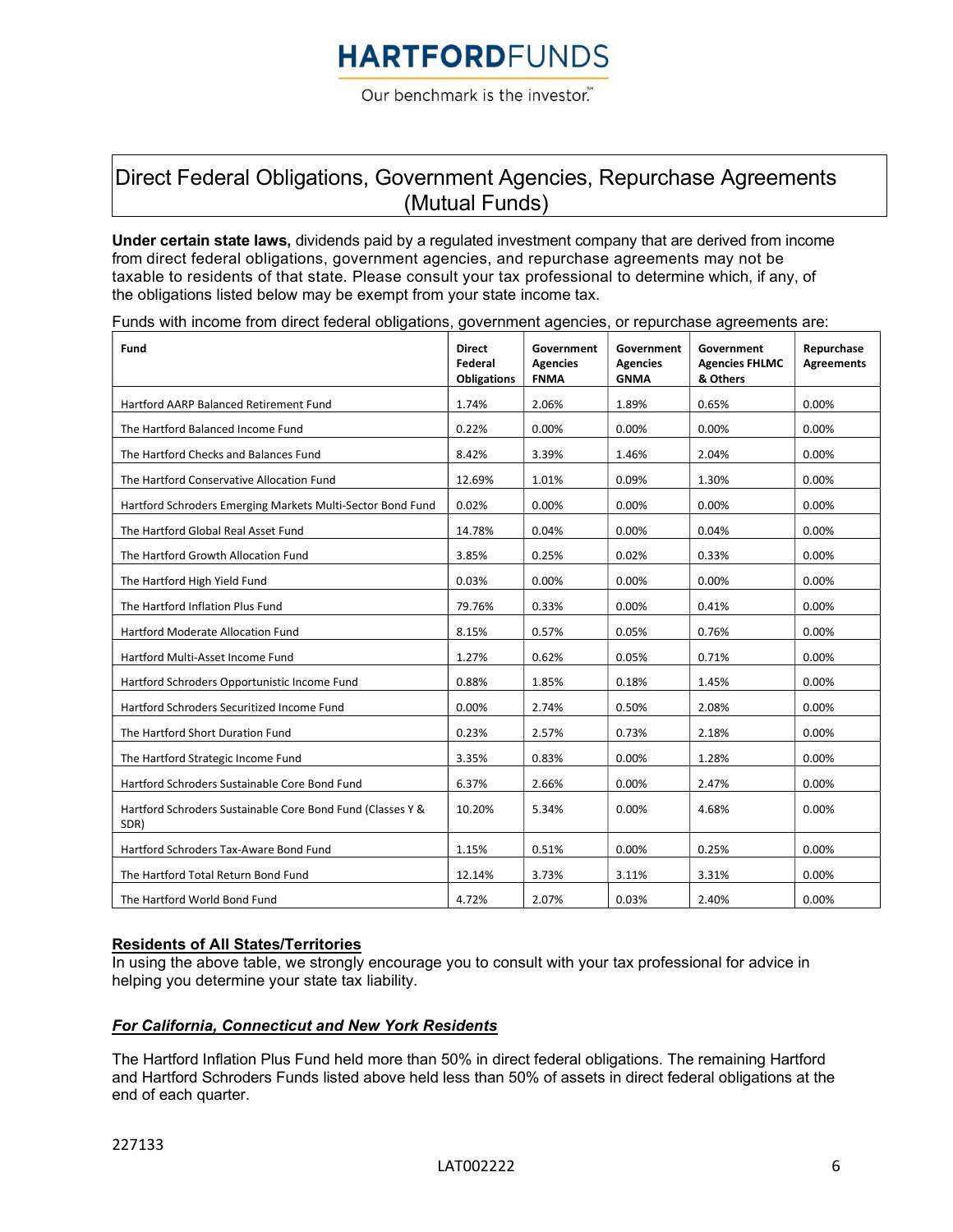Our benchmark is the investor.

### 2021 Taxable/Exempt Interest Income (Mutual Funds)

The Taxable Income percentages in the table below may be used to determine the percentage of dividends that are taxable. The table also reports the percentages of tax-exempt dividends that may be treated as a tax preference item for the alternative minimum tax (AMT). This information is provided on Form 1099-DIV.

Some states do not tax federally tax-exempt dividends. To find the percentage of dividends attributed to specific state or municipal security, see the State Income Information table.

|                                           | <b>Taxable Income</b> | <b>Alternative Minimum Tax</b> |
|-------------------------------------------|-----------------------|--------------------------------|
| Hartford Sustainable Municipal Bond Fund  | 0.12%                 | 9.70%                          |
| The Hartford Municipal Opportunities Fund | 0.31%                 | 11.13%                         |
| Hartford Municipal Short Duration Fund    | 0.18%                 | 12.89%                         |
| Hartford Schroders Tax-Aware Bond Fund    | 31.95%                | 0.00%                          |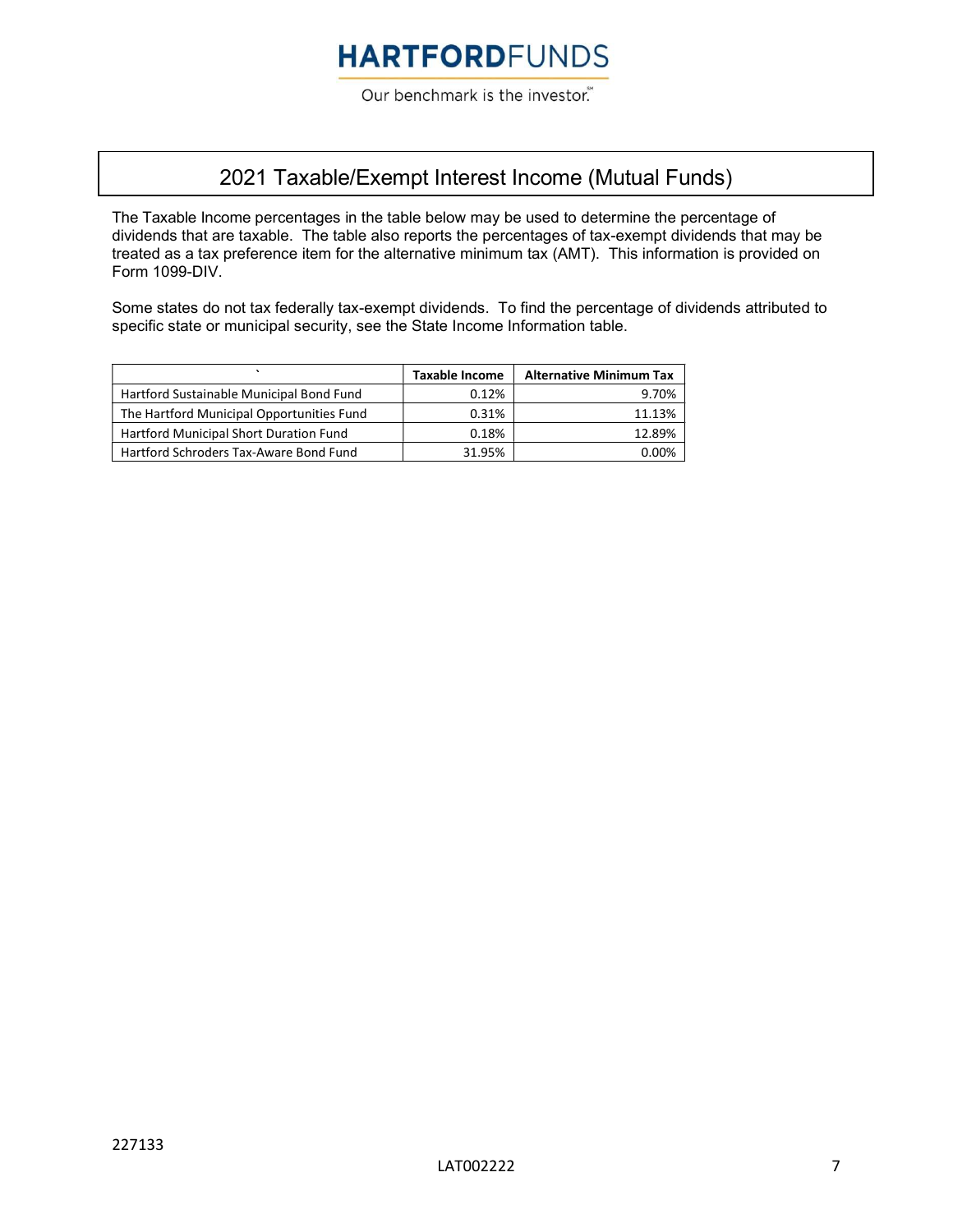Our benchmark is the investor.

### Qualified Dividend Income (ETFs)

Shareholders in the following ETFs may be eligible for a reduced tax rate on certain qualified dividends. The portion of the dividend income that qualifies for a reduced tax rate is reported separately in Box 1b, and is also included in the total ordinary dividend amount in Box 1a. Dividends that are not qualified dividends are taxed at the appropriate tax rate for ordinary income.

Amounts designated as qualified dividend income under the Internal Revenue Code are:

| <b>ETF</b>                                         | <b>Qualified Dividend</b> |
|----------------------------------------------------|---------------------------|
| Hartford Schroders ESG US Equity ETF               | 100.00%                   |
| Hartford Longevity Economy ETF                     | 100.00%                   |
| Hartford Multifactor Developed Markets (ex-US) ETF | 75.81%                    |
| Hartford Multifactor Diversified International ETF | 66.25%                    |
| Hartford Multifactor Emerging Markets ETF          | 58.25%                    |
| Hartford Multifactor Small Cap ETF                 | 94.67%                    |
| Hartford Multifactor US Equity ETF                 | 100.00%                   |

## Foreign Tax (ETFs)

The ETFs elected to give shareholders the benefit of the applicable foreign tax credits. The ordinary dividend amount in Box 1a of Form 1099-DIV includes your proportionate share of foreign taxes paid by the ETF in addition to your income dividend. Your proportionate share of foreign taxes paid by the ETF also appears in Box 6. You may treat these taxes as if paid by you; thus, you may be eligible for a tax credit or deduction on your tax return.

Tax reporting rules vary depending on the size of the foreign tax credit or deduction claimed. In some cases, it is necessary to identify the foreign taxes paid by country. We strongly encourage you to consult with your tax professional.

#### Foreign Source Income and Foreign taxes paid are listed below for 2021.

| <b>ETF</b>                                         | Foreign<br><b>Source</b><br>Income<br>Percentage | <b>Foreign Taxes Paid</b><br><b>Per Share Amounts</b> |
|----------------------------------------------------|--------------------------------------------------|-------------------------------------------------------|
| Hartford Multifactor Developed Markets (ex-US) ETF | 99.08%                                           | 0.08759                                               |
| Hartford Multifactor Diversified International ETF | 99.40%                                           | 0.12866                                               |
| Hartford Multifactor Emerging Markets ETF          | 99.80%                                           | 0.12224                                               |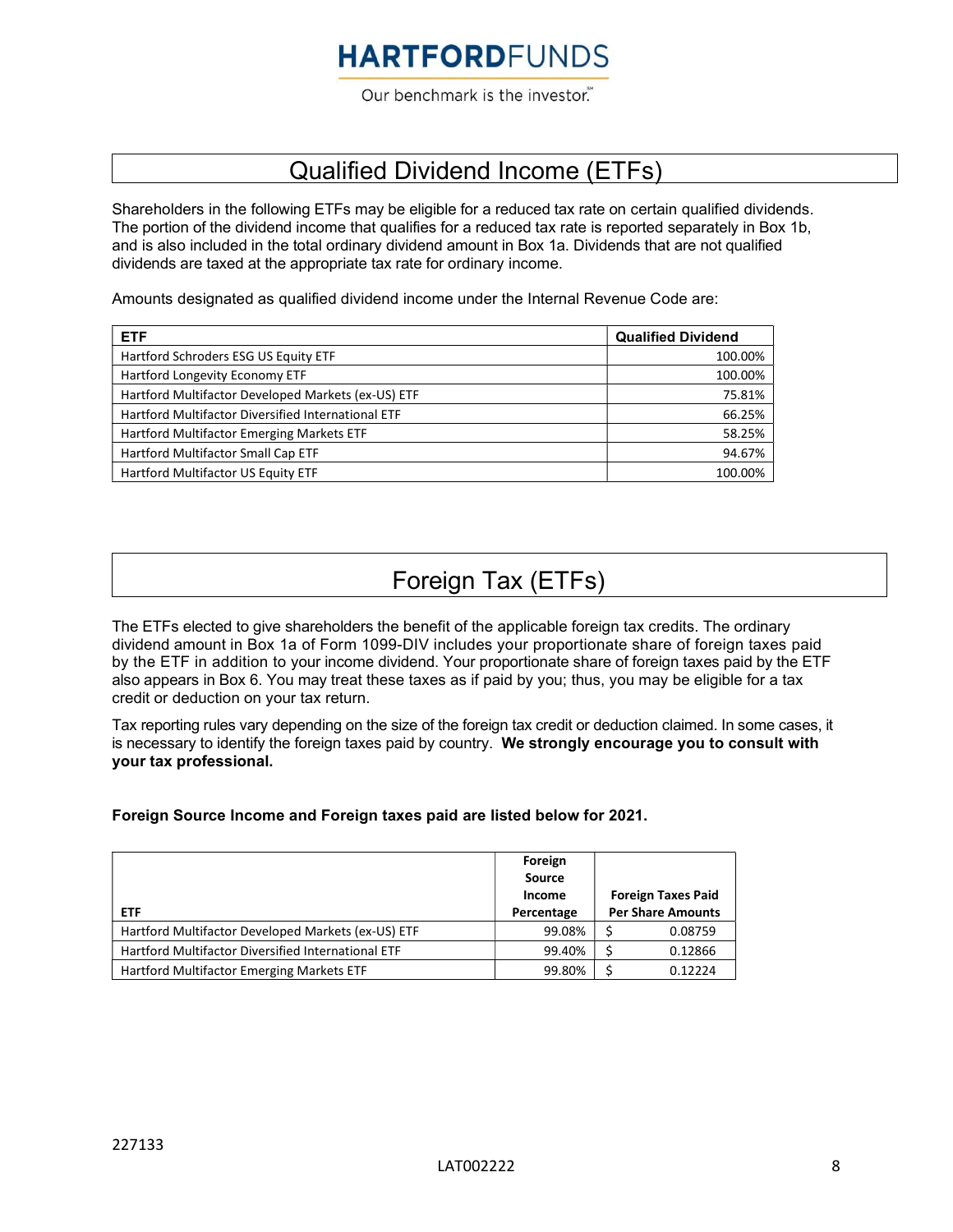Our benchmark is the investor.

### 2021 Taxable/Exempt Interest Income (ETFs)

The Taxable Income percentages in the table below may be used to determine the percentage of dividends that are taxable. The table also reports the percentages of tax-exempt dividends that may be treated as a tax preference item for the alternative minimum tax (AMT). This information is provided on Form 1099-DIV.

Some states do not tax federally tax-exempt dividends. To find the percentage of dividends attributed to specific state or municipal security, see the State Income Information table.

| <b>FTF</b>                            | Taxable Income | <b>Alternative Minimum Tax</b> |
|---------------------------------------|----------------|--------------------------------|
| Hartford Municipal Opportunities ETF  | 0.09%          | 14.31%                         |
| Hartford Schroders Tax-Aware Bond ETF | 31.80%         | 0.00%                          |

### Direct Federal Obligations, Government Agencies, Repurchase Agreements (ETFs)

Under certain state laws, dividends paid by a regulated investment company that are derived from income from direct federal obligations, government agencies, and repurchase agreements may not be taxable to residents of that state. Please consult your tax professional to determine which, if any, of the obligations listed below may be exempt from your state income tax.

ETFs with income from direct federal obligations, government agencies, or repurchase agreements are:

| <b>ETF</b>                                                 | <b>Direct</b><br>Federal<br><b>Obligations</b> | Government<br><b>Agencies</b><br><b>FNMA</b> | Government<br><b>Agencies</b><br><b>GNMA</b> | Government<br><b>Agencies</b><br><b>FHLMC &amp;</b><br><b>Others</b> | Repurchase<br><b>Agreements</b> |
|------------------------------------------------------------|------------------------------------------------|----------------------------------------------|----------------------------------------------|----------------------------------------------------------------------|---------------------------------|
| <b>Hartford Core Bond ETF</b>                              | 24.747%                                        | 0.491%                                       | $0.000\%$                                    | 1.855%                                                               | 0.000%                          |
| Hartford Multifactor Developed Markets<br>(ex-US) ETF      | $0.000\%$                                      | $0.000\%$                                    | $0.000\%$                                    | 0.000%                                                               | 0.000%                          |
| <b>Hartford Multifactor Emerging Markets</b><br><b>ETF</b> | 0.000%                                         | $0.000\%$                                    | $0.000\%$                                    | 0.000%                                                               | 0.000%                          |
| Hartford Multifactor Small Cap ETF                         | 0.001%                                         | $0.000\%$                                    | $0.000\%$                                    | $0.000\%$                                                            | $0.000\%$                       |
| Hartford Multifactor US Equity ETF                         | $0.000\%$                                      | $0.000\%$                                    | $0.000\%$                                    | 0.000%                                                               | 0.000%                          |
| <b>Hartford Short Duration ETF</b>                         | 0.330%                                         | 3.823%                                       | 0.768%                                       | 3.395%                                                               | 0.000%                          |
| Hartford Sustainable Income ETF                            | 1.811%                                         | 1.655%                                       | $0.000\%$                                    | 0.962%                                                               | 0.000%                          |
| Hartford Schroders Tax-Aware Bond ETF                      | 1.536%                                         | 0.624%                                       | 0.000%                                       | 0.308%                                                               | $0.000\%$                       |
| Hartford Total Return Bond ETF                             | 12.020%                                        | 4.842%                                       | 2.078%                                       | 2.918%                                                               | 0.000%                          |